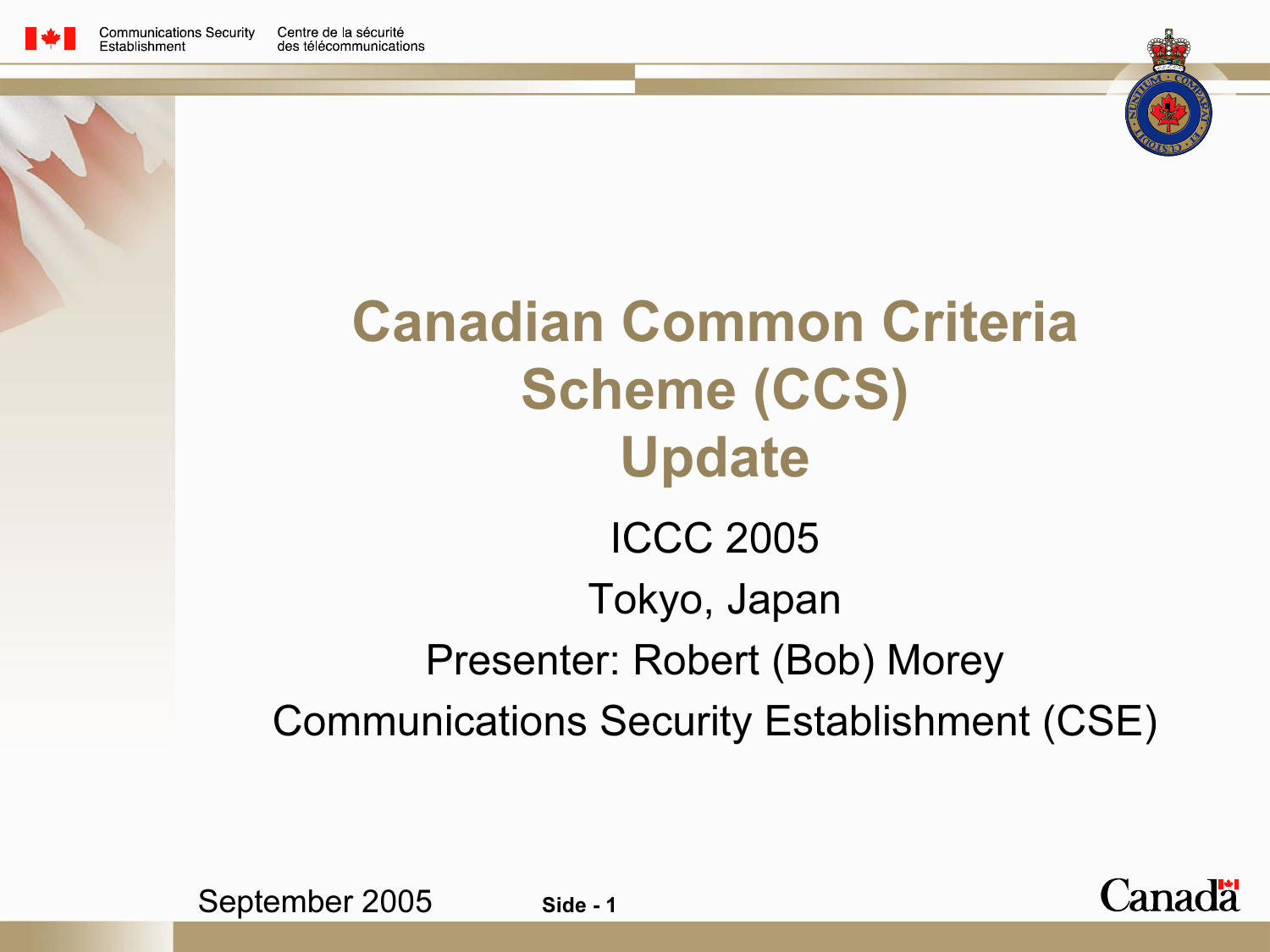



### **Overview**

- **≻ Role of CSE and its Certification Body**
- $\triangleright$  Re-organization and the CCS
- **≻ CCS Program Rationale and Objectives**
- **≻ CCS Activities and Initiatives**
- **≻ Questions**

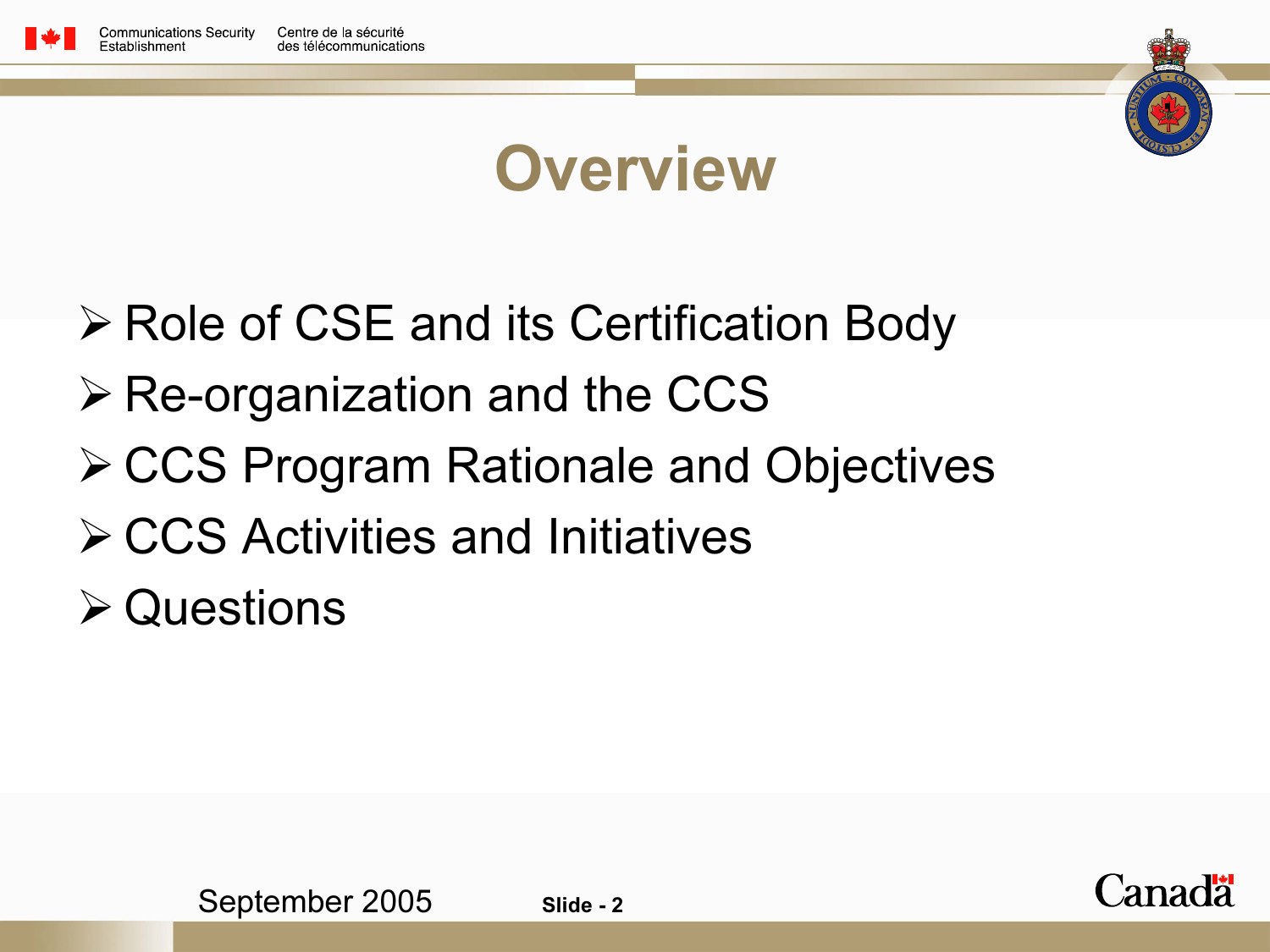



## Role of CSE

- The Communications Security Establishment (CSE) is mandated to provide advice, guidance and services to help ensure in the protection of Government of Canada's electronic information and information infrastructures; and
- also provides technical and operational assistance to federal law enforcement and security agencies.

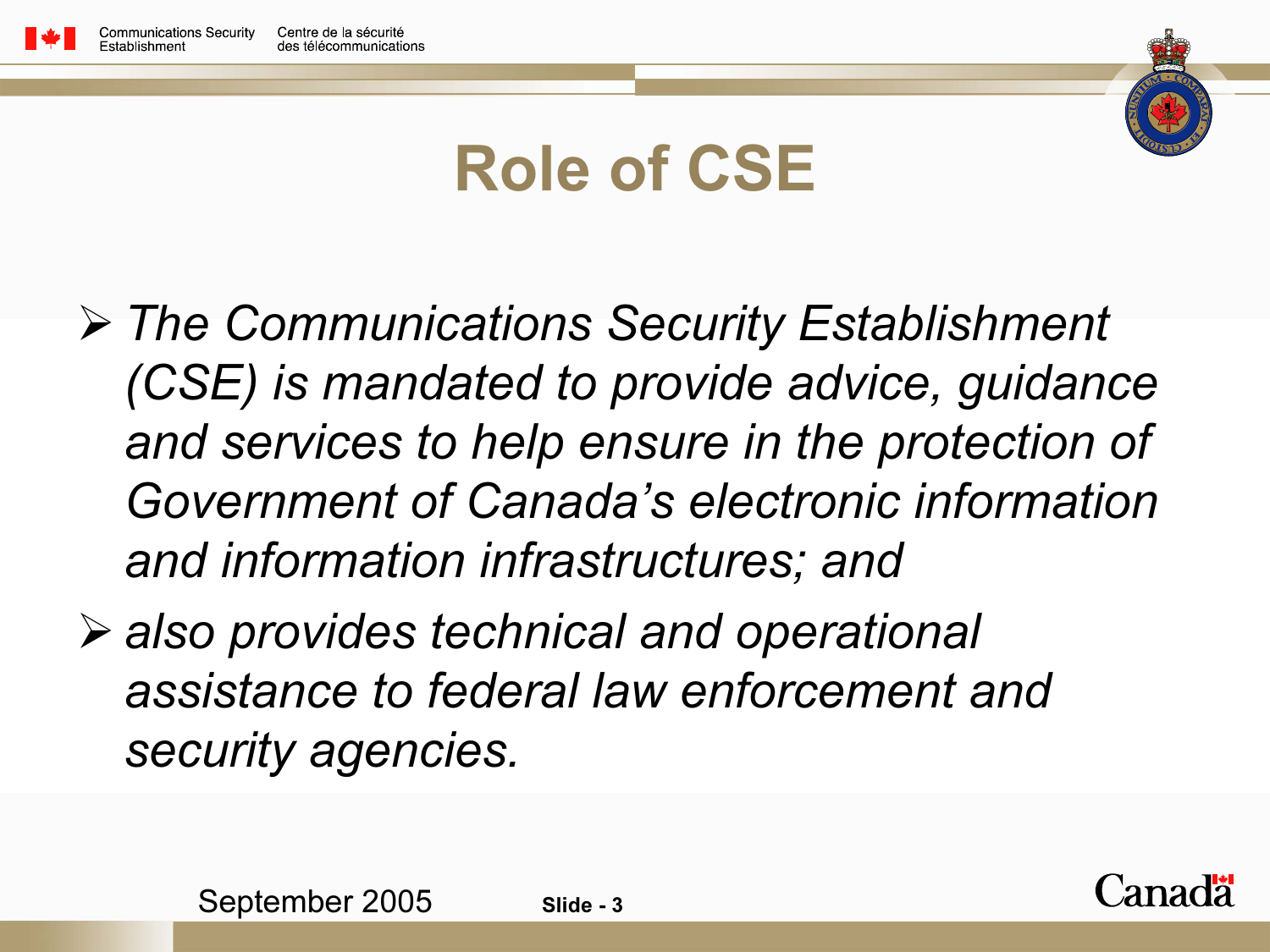



## Role of CSE in the CC Project

- Canada was one of the founding members of the CC Project and continues to provide considerable support to the CCRA.
- The Canadian Certification Body became fully operational in 1999 with the issuance of 3 Trial Evaluation Certificates.

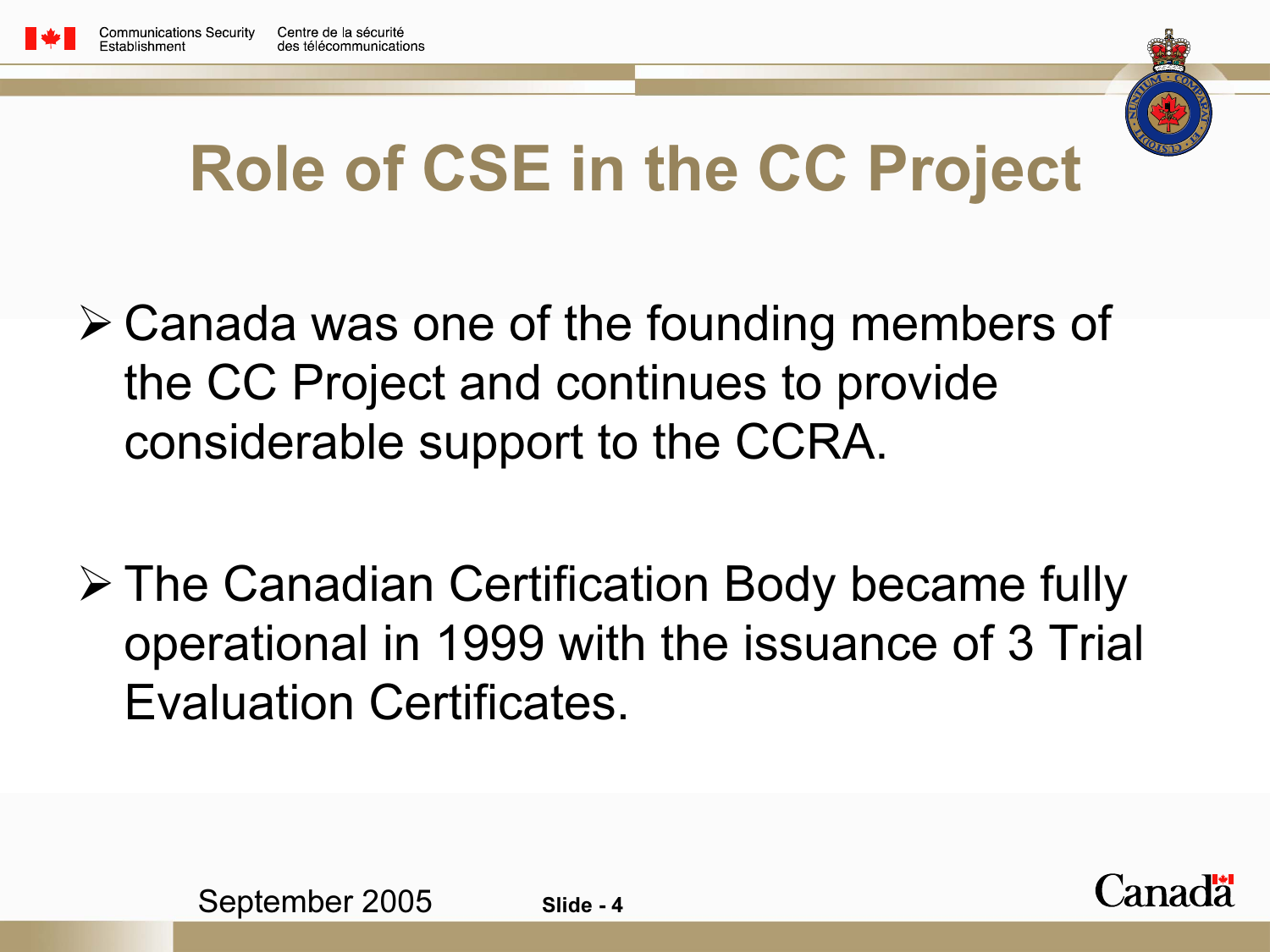



## **Organization**

#### **≻ CSE Industry Program Group:**

**□** Established to create a leading-edge industrial program to deliver market-driven IT security products and services for the GoC

#### Areas of focus:

**□ Expedited procurement of evaluated products and services** 

- $\square$  Development of evaluation standards
- **□ Management of the Canadian Common Criteria Scheme**

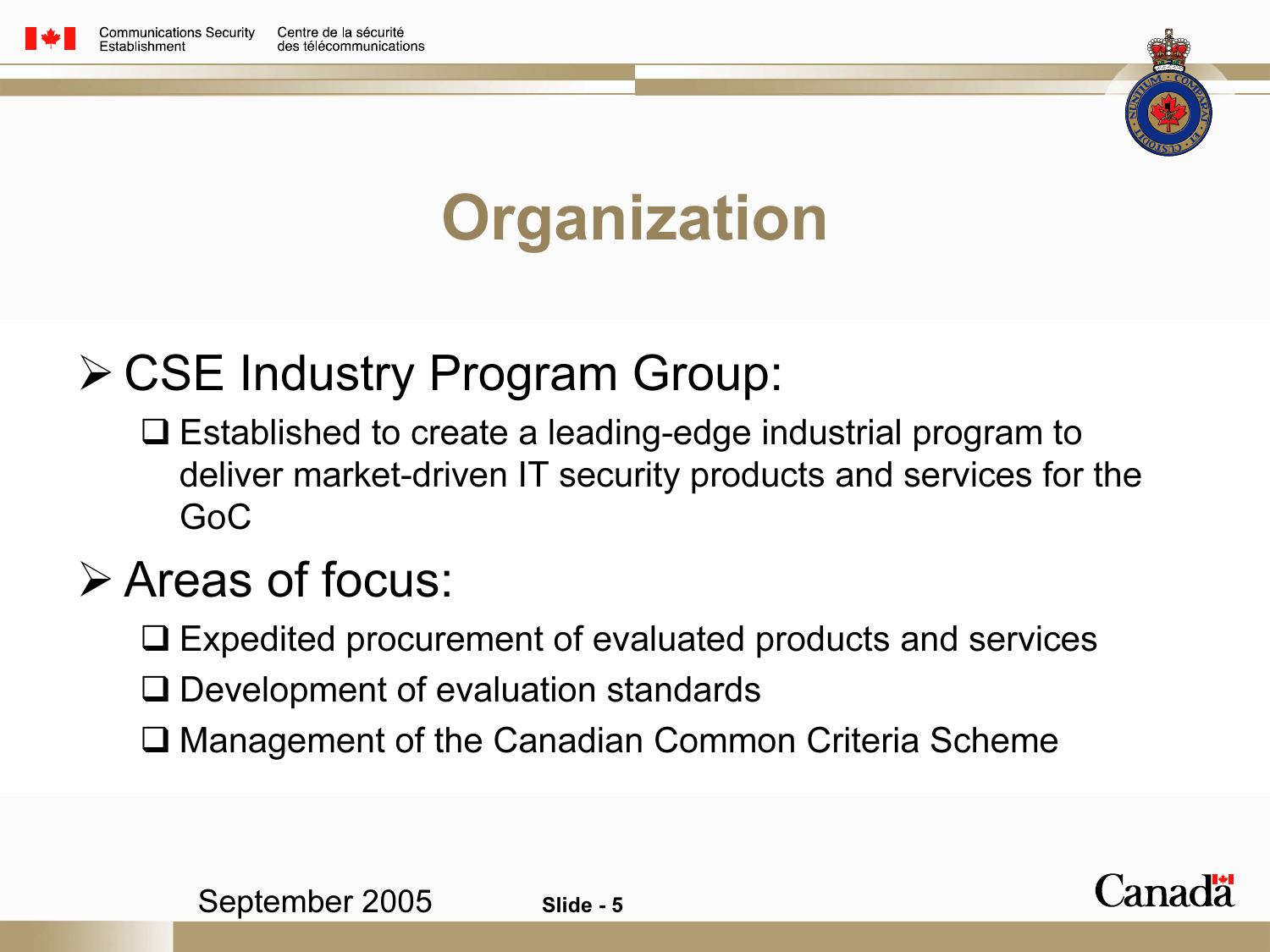



## CCS Program Rationale

 $\triangleright$  IT users need to have some level of trust in the security features of IT products in their systems.

#### User's Options:

- **□** Accept the word of IT vendors
- $\square$  Test security features in-house
- $\square$  Recognize the results of government regulated experts



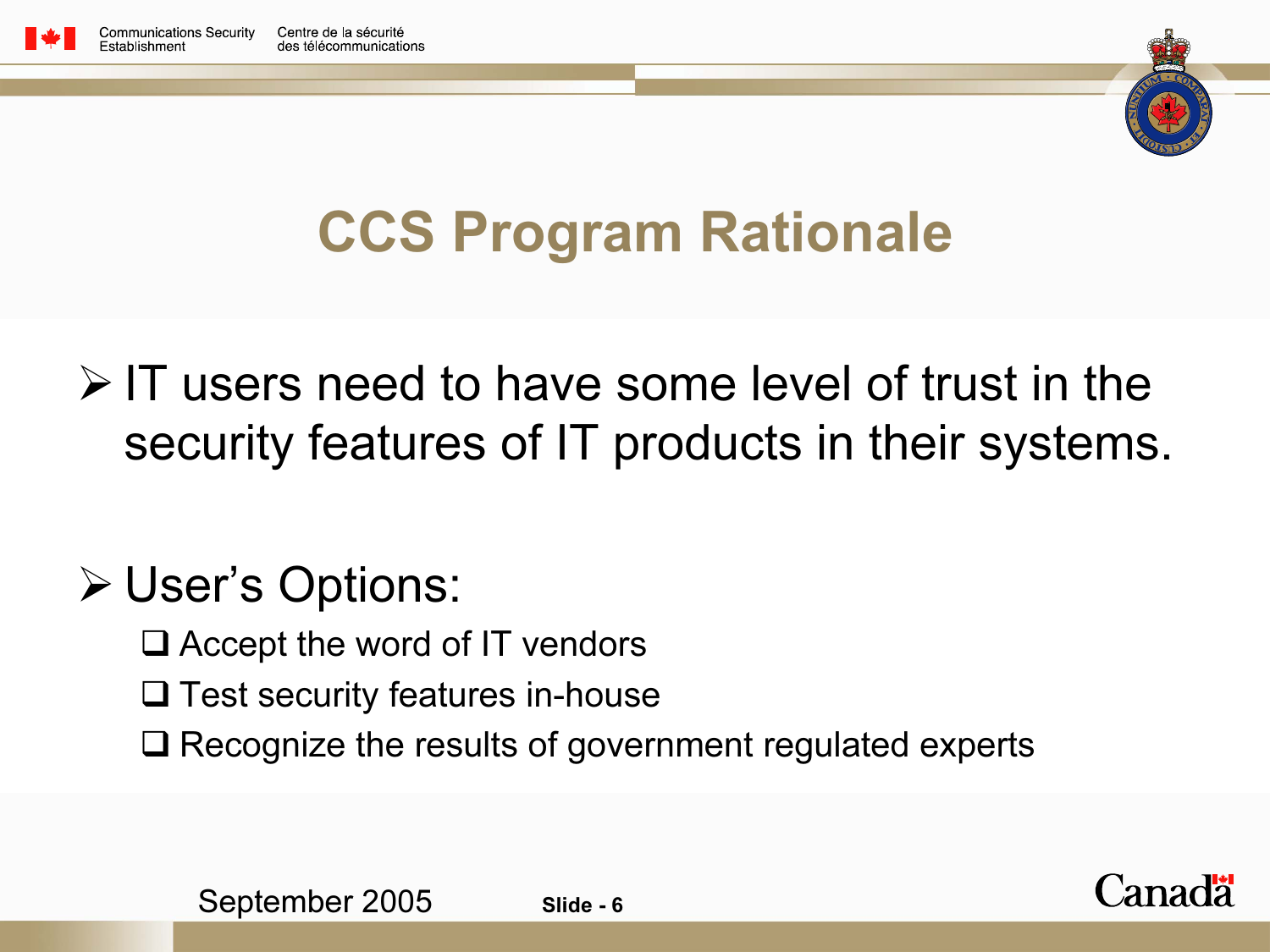



# CCS Objectives

- $\triangleright$  Provide an IT security evaluation and certification capability that will meet Canadian needs.
- $\triangleright$  Ensure high quality of evaluations.
- $\triangleright$  Improve efficiency and cost-effectiveness of evaluation and certification processes.
- $\triangleright$  Improve availability of evaluated products.
- Work with developers to improve security in IT products.

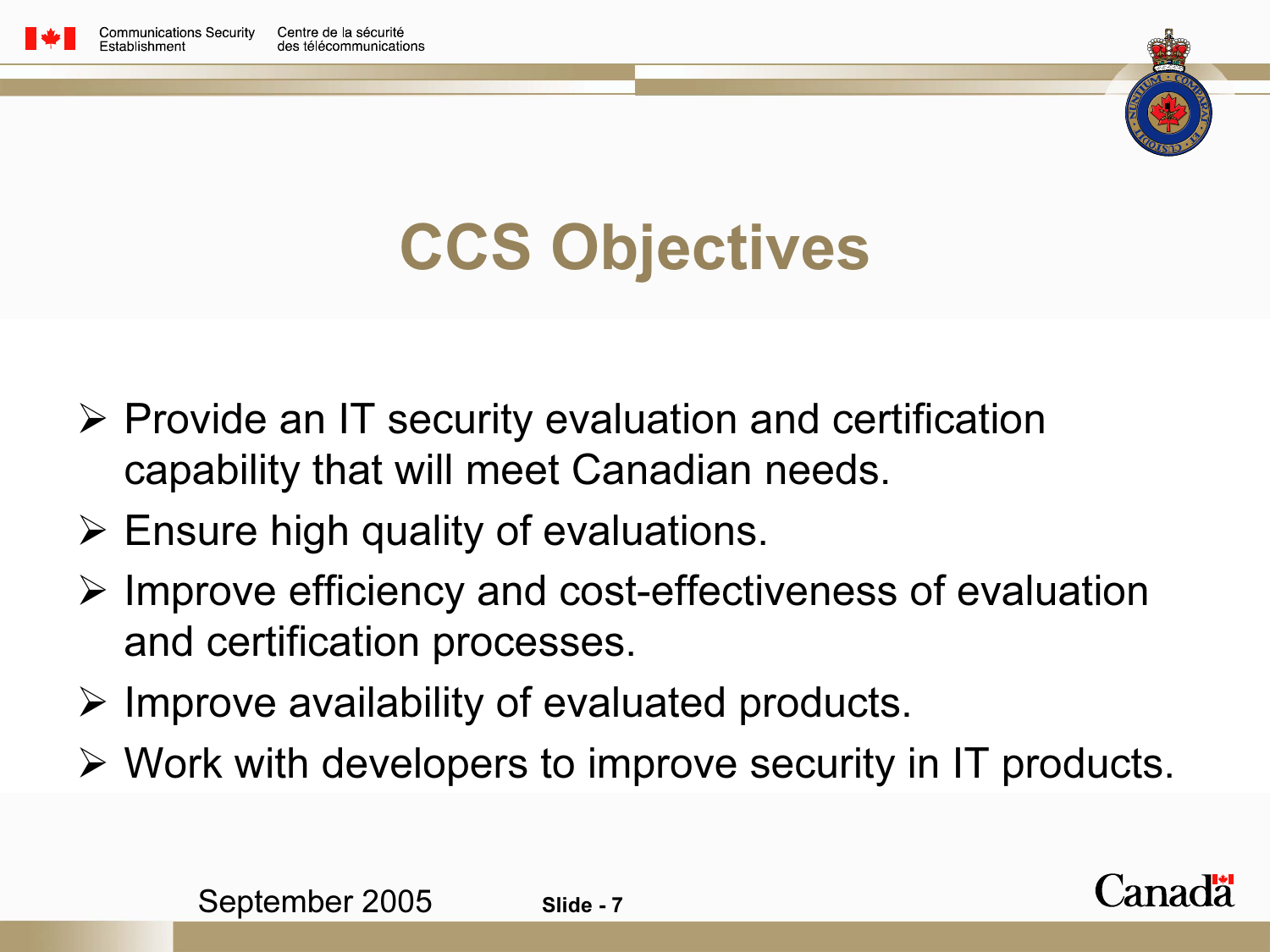



# CB Certification Activities

Product Certification Activity:

- $\Box$ 9 Certifications issued in 2004
- □ 9 Certifications, as of September 2005
- $\blacksquare$ 9 Products in-evaluation



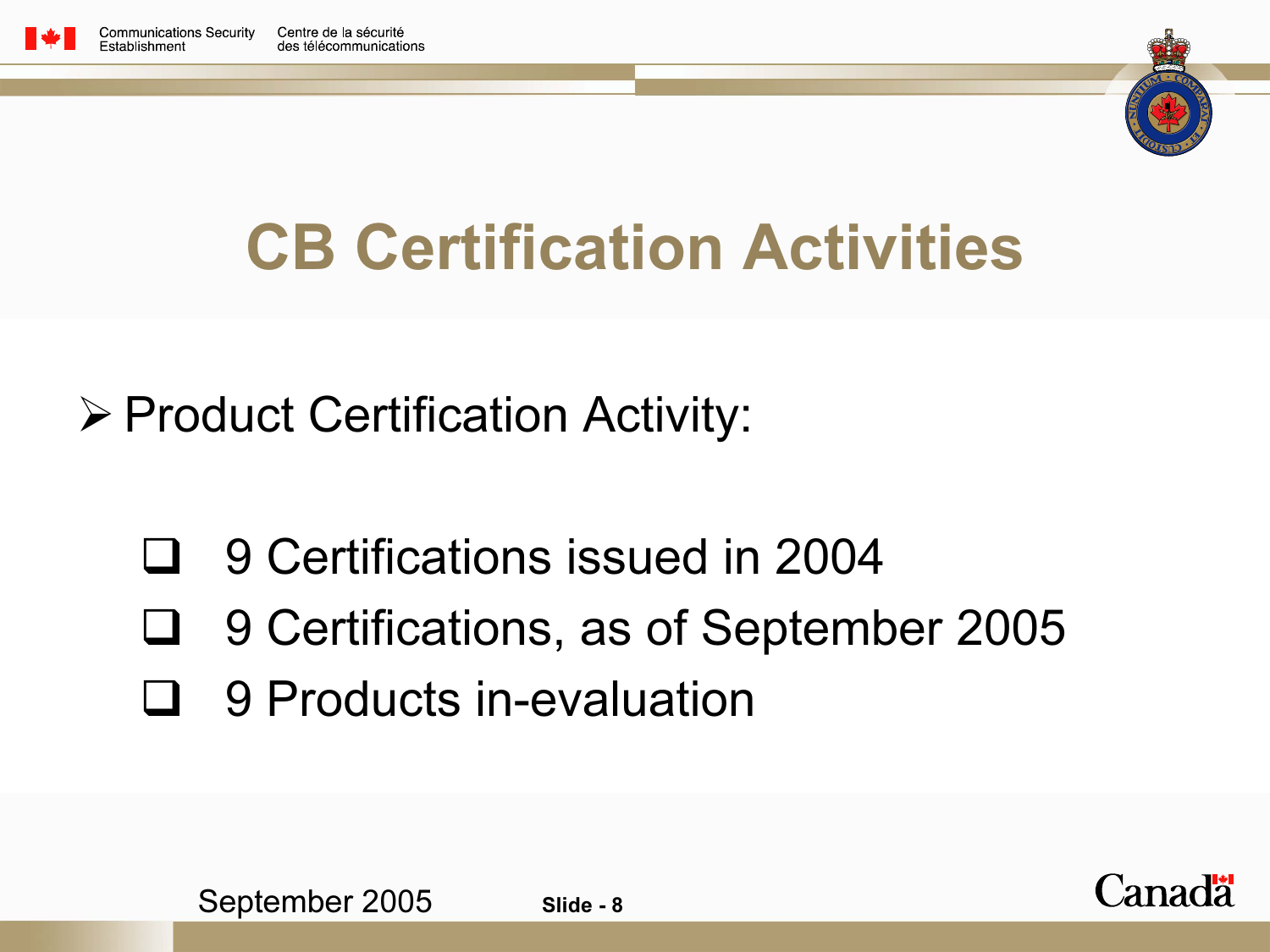



## Initiatives

 $\triangleright$  Promoting the use of CC evaluated products to GoC Departments:

**❑PP Catalogue** 

 $\square$ Improve Certification Reports content for user comprehension

**□Incorporating the CC into the GoC ITS curriculum**  $\Box$ Rapid acquisition of evaluated products for GoC